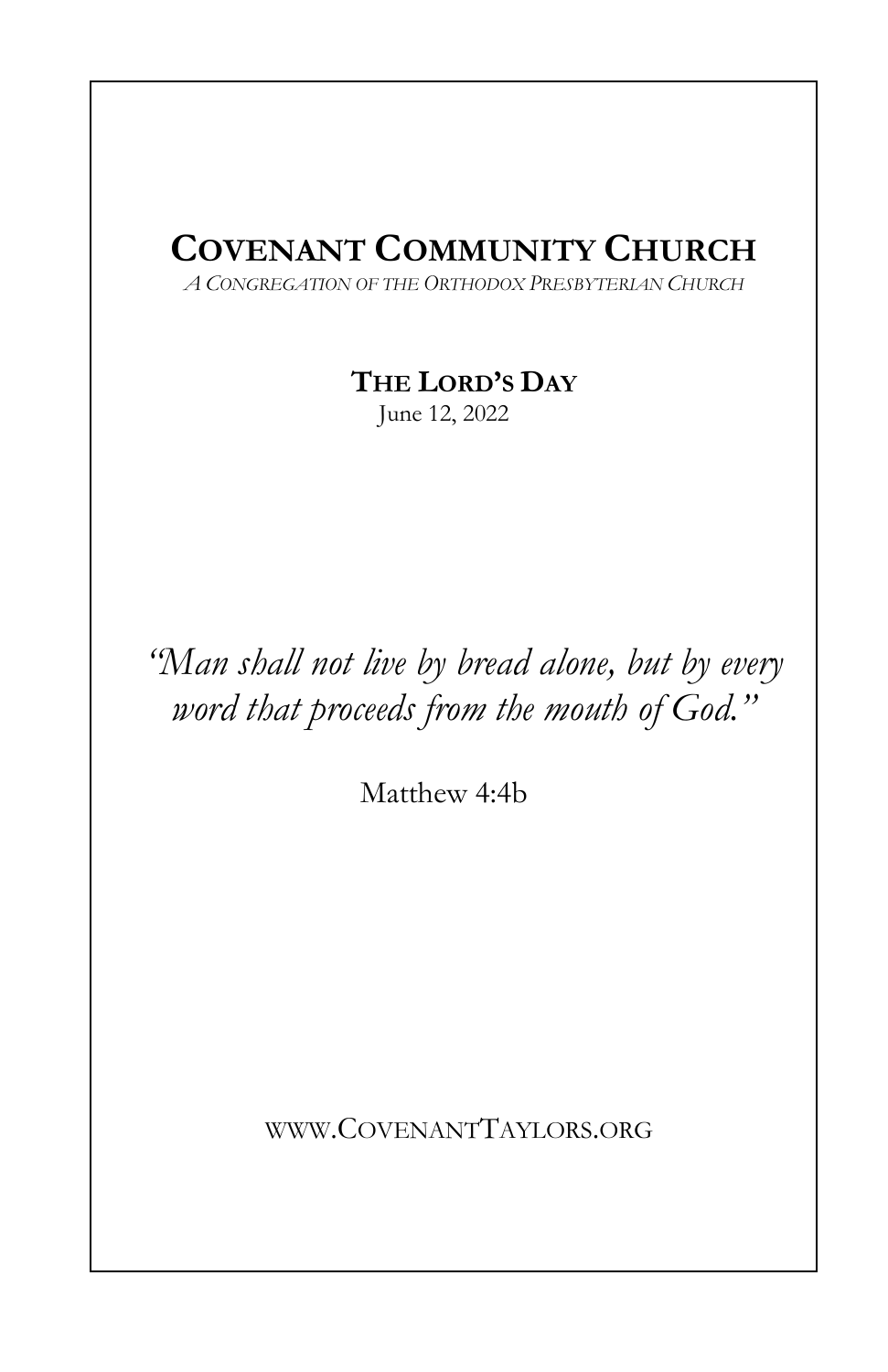# COVENANT COMMUNITY CHURCH

A CONGREGATION OF THE ORTHODOX PRESBYTERIAN CHURCH

June 12, 2022 – 11:00 am

| The Order of Worship                                      |
|-----------------------------------------------------------|
|                                                           |
| Trinity Psalter Hymnal#212                                |
|                                                           |
|                                                           |
|                                                           |
| Trinity Psalter Hymnal#51C                                |
|                                                           |
| Prayer of Thanksgiving, Supplication and for Illumination |
| The Scripture ReadingsDeuteronomy 8:1-3, Matthew 4:1-11   |
| Trinity Psalter Hymnal#119M                               |
| "A Portrait of Love for God"<br>Mr. Jeremiah Mooney       |
| Trinity Psalter Hymnal#265                                |
|                                                           |
| Trinity Psalter Hymnal#571                                |
| § Please stand, if you are able.                          |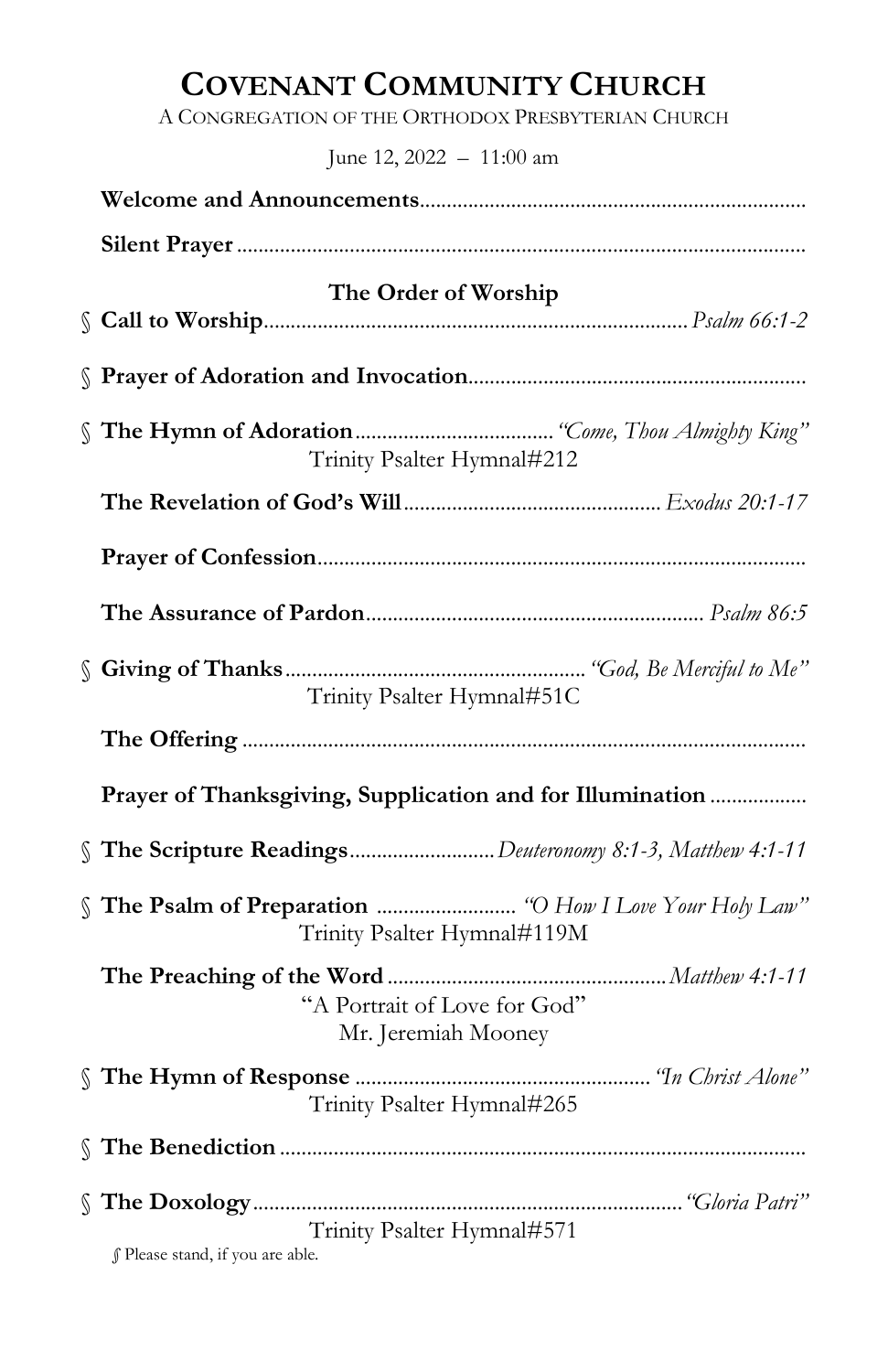WELCOME to our worship and fellowship at Covenant Community Church. We are a congregation of the Orthodox Presbyterian Church. We are a people grateful for the gospel of our Lord Jesus Christ, which promises the forgiveness of sins and eternal life to all who trust in Christ alone for salvation.

## CHILDREN IN WORSHIP

Young children are welcome to join in our worship. If you anticipate that your child cannot exercise the necessary self-control to remain still, please consider making good use of our training room out of consideration for others—particularly during the preaching of the Word.

## OPC GENERAL ASSEMBLY

The General Assembly of the Orthodox Presbyterian Church is convening from June 8<sup>th</sup> through 14th at Eastern University in St. Davids, Pennsylvania. Each presbytery within our denomination has sent delegates called commissioners to this annual assembly. Some of our elders are attending this meeting as commissioners. Please pray that God will continue to grant wisdom and spiritual strength to the assembly in all of its deliberations.

## SESSION MEETING

The session plans to meet Tuesday, June 21st, at 6:30 pm at the church. Please pray for God's provision of wisdom to shepherd the flock of Christ. If you have anything you wish to bring to the attention of the elders, please contact the clerk of session, Mr. Jim Loring, at session@covenanttaylors.org.

# YOUNG ADULTS' FELLOWSHIP

Our young adults' fellowship will meet Monday, June 20<sup>th</sup>, at 6:30 pm. We will continue to read J.I. Packer's Knowing God together.

## HIGH SCHOOL FELLOWSHIP

Young people, please mark your calendars for our next high school fellowship on Friday, June 24<sup>th</sup>, at 6:30 pm. Please join us for a time of teaching, food, and fellowship for young people ages 14-18.

## PSE FAMILY CAMP

The second annual Presbytery of the Southeast family camp is scheduled for July 4<sup>th</sup> to 8<sup>th</sup>. You can find more information and register for the camp at www.psefamilycamp.org.

## CHRISTIAN EDUCATION

Our adult Sunday School classes continue in our four-quarter pattern (theology, church history, Christian living, and Biblical studies) until we take our summer break from Sunday School. Pastor Van Doodewaard is currently teaching a series on the Christian family. This class will continue until June 26th. Families are invited to attend this class together in the sanctuary as our children's